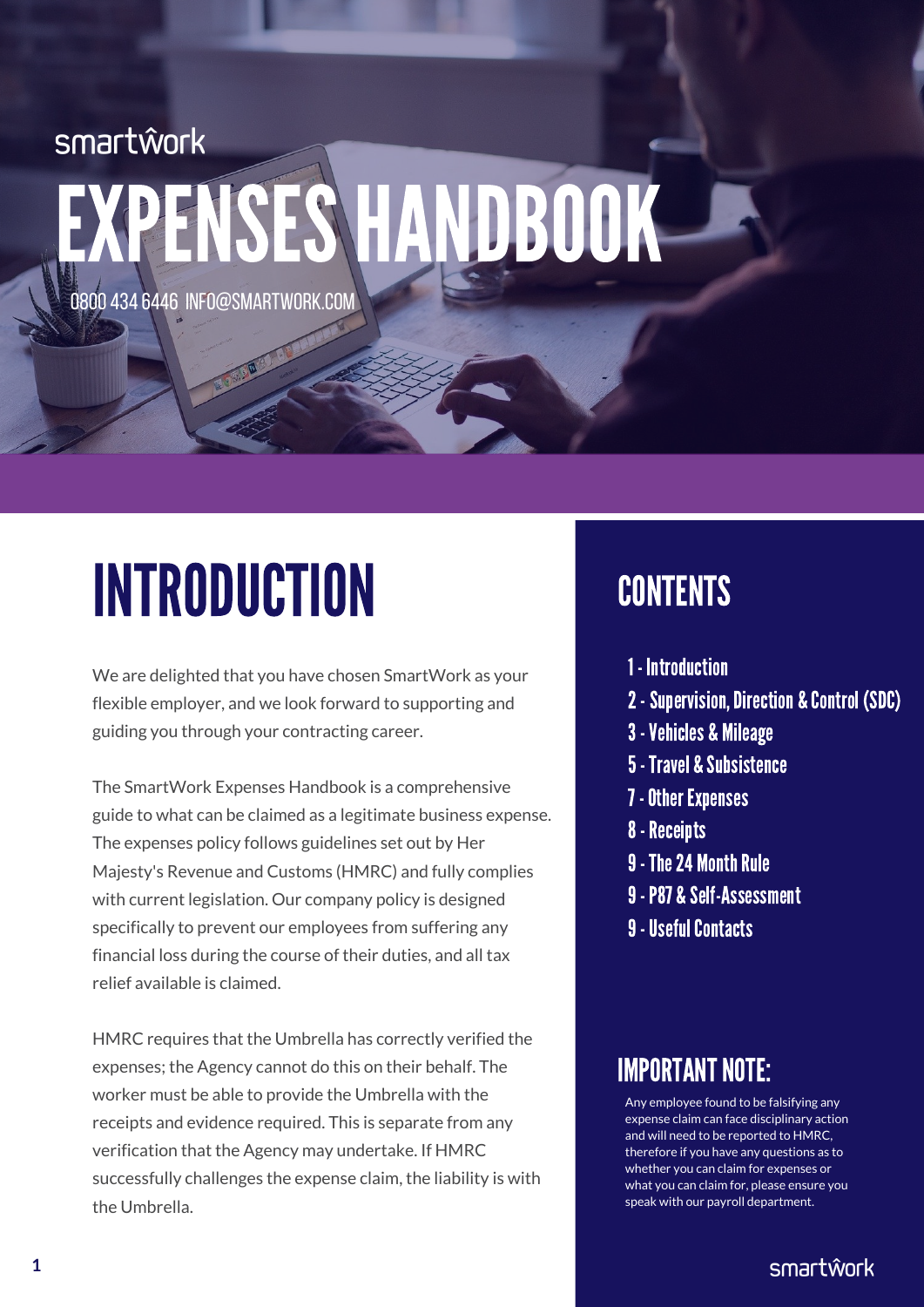The fundamental rule for claiming a business expense is that the expense is actually incurred by you wholly, exclusively and necessarily in the performance of your duties of employment. You are also able to send in your expenses by post if preferred to the following address:

SmartWork.com Ltd, Whitefriars, Lewins Mead, Bristol, BS1 2NT

\*SmartWork cannot be held liable for damage, loss or theft of any documentation which has been sent in by post. By opting to send in by post, you do so at your own risk.

# SUPERVISION, DIRECTION & CONTROL (SDC)

Since the 6th April 2016, umbrella employees are no longer able to offset their full range of expenses if they are under supervision, direction or control (SDC) or the right of.

When you join an umbrella company such as SmartWork, you will automatically be considered working under SDC. In order to determine whether travel expenses will have tax relief applied to them or not you will need to fill in an SDC questionnaire.

When you have completed the form, it will be sent to our compliance team to review. This will involve reviewing all employment documentation to ensure the employee is not subject to SDC. In addition to this, SmartWork will work with the supply chain and request written confirmation from an authorised person at the end client to confirm that they agree with our evaluation if not subject to SDC.

If there is no SDC, you can claim back mileage through SmartWork, and all other expenses at the end of the financial year (P87 or [Self-Assessment\).](https://registration.smartwork.com/)

For the purposes of the agency legislation, HMRC considers supervision, direction and control are best defined as follows:

**Supervision (S)** is someone overseeing a person doing work to ensure that person is doing the work they are required to do, and it is being done correctly to the required standard. Supervision can also involve helping the person where appropriate in order to develop their skills and knowledge.

**Direction (D)** is someone making a person do his/her work in a certain way by providing them with instructions, guidance or advice as to how the work must be done. Someone providing direction will often coordinate how the work is done as it is being undertaken.

**Control (C)** is someone dictating what work a person does and how they go about doing that work. It also includes someone having the power to move the person from one job to another.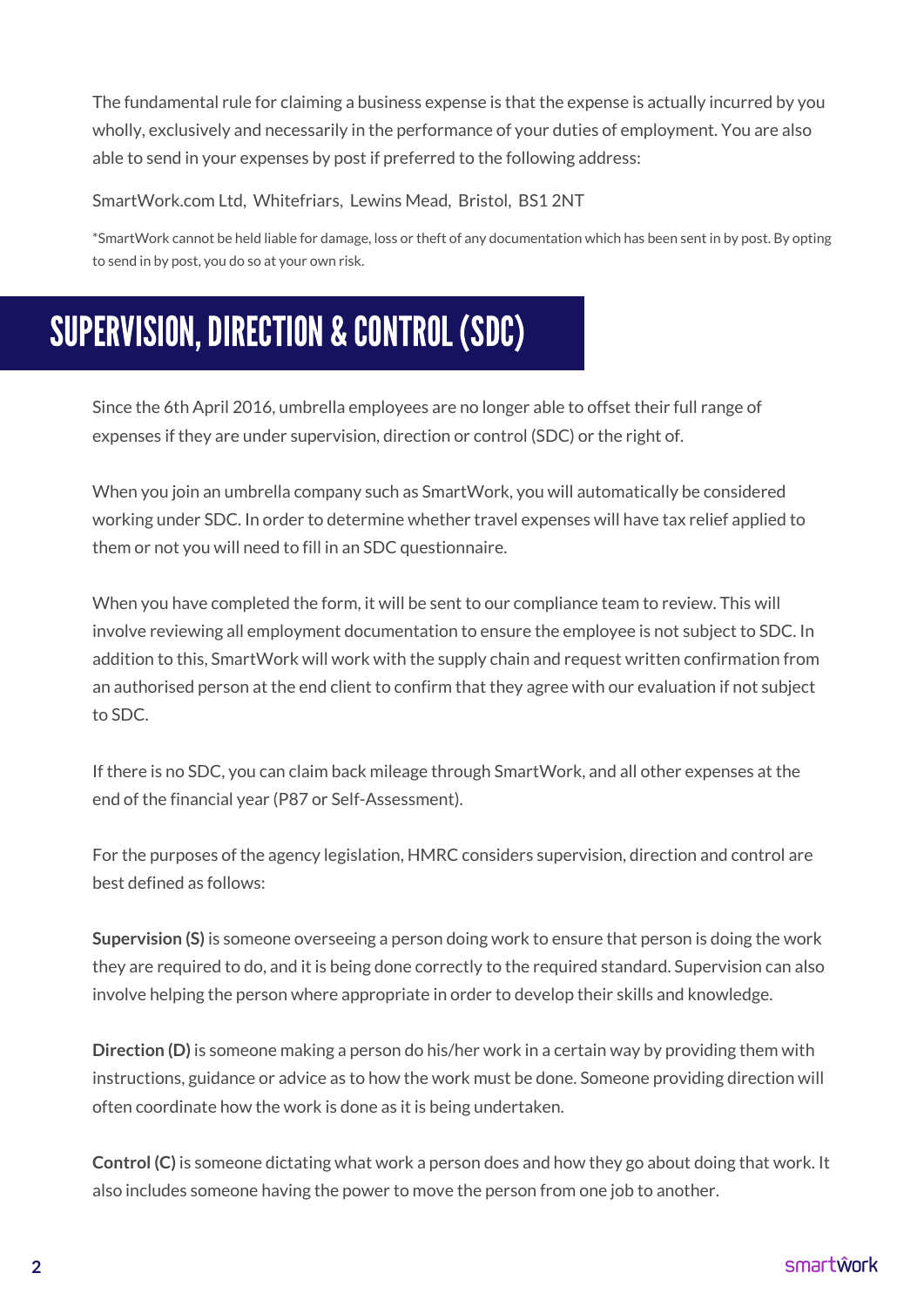### **VEHICLES & MILEAGE RATES**

If you are working for multiple clients and can prove that your assignment is not subject to SDC, you can claim the cost of business mileage at the following rates set by HMRC. Claims can also be made if travelling between business sites even if subject to SDC.

| Type of vehicle | First 10,000 miles<br>in a tax year | 10,001 miles +<br>in a tax year |
|-----------------|-------------------------------------|---------------------------------|
| Car             | 45p per mile                        | 25p per mile                    |
| Motorcycle      | 24p per mile                        | 24p per mile                    |
| <b>Bicycle</b>  | 20p per mile                        | 20p per mile                    |

\*These mileage rates are also to cover for wear and tear of your Vehicle

Payment of a mileage allowance is permitted to cover travel costs incurred by the employee who, in the performance of their duties, is required to travel.

You will need to complete a weekly mileage claim via your personal portal. Please post or scan and email your fuel receipts.

Please follow our simple rules to ensure your mileage claim is processed correctly:

- You must be the owner of the vehicle used, and the vehicle must be fully taxed, insured and have a valid MOT certificate.
- Ensure that you enter the 'To' and 'From' postcodes correctly; claims will be rejected if the postcode does not exist on the AA or RAC database.
- The travel must be wholly and exclusively for the business purposes of the end client company.
- Do not 'bulk up' your mileage. We need a line item for each journey, for example, two journeys for each day (one to work and one home from work).
- Ensure that the dates of the journeys claimed to match the dates you've entered on your timesheet, as claims will be rejected if the dates do not match the working days.
- Without a claim form and accompanying receipts, expenses that have been reimbursed by the Agency will automatically form part of your income and will be taxed.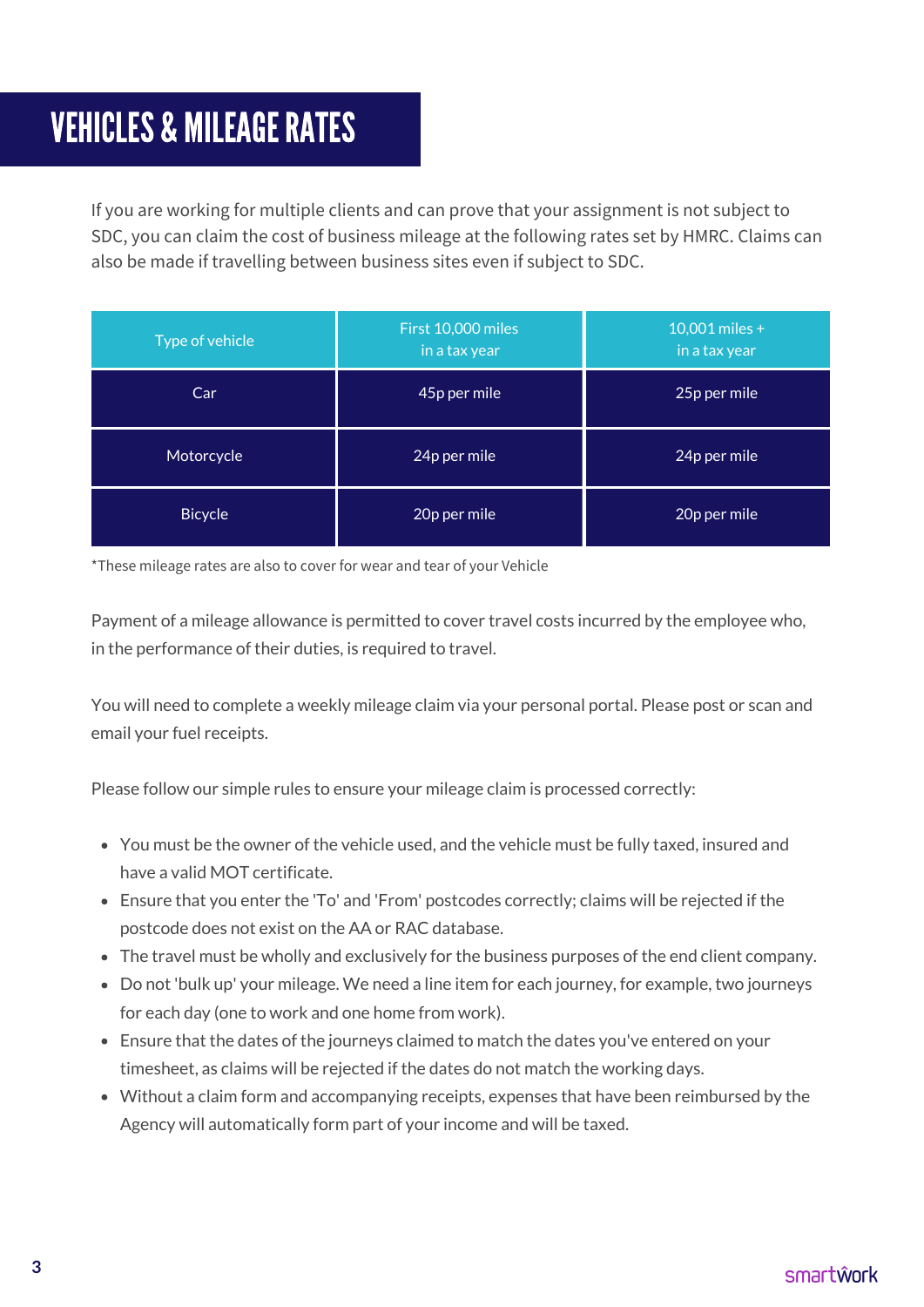#### **Multi-Site Worker**

The solutions available to you will vary depending on which of the following describes the way in which you carry out your work:

- You are under 'SDC' and are not a 'Multi-Site Worker'
- You are a 'Multi-Site Worker'
- You are not under 'SDC'

A 'Multi-Site Worker' is an individual who travels from location to location during their working day in order to carry out their role.

If you are a 'Multi-Site Worker', you cannot claim commuter expenses, but you can claim mileage for journeys from appointment to appointment in conjunction with non-commuter journeys. You cannot claim for a home to work travel or vice versa. The SmartWork expenses form must be submitted for all claims, and Tax and NI relief is available.

#### Y**ear-End Expenses Claim**

The following expenses will need to be claimed at year-end. Those deemed not to be working under SDC will be assisted with claiming expenses at the end of the tax year via the completion of a P87 form or, if the expenses exceed £2,500, reclaiming the tax relief via a Self-Assessment tax return.

It is important that you continue to submit expenses on a regular basis via the SmartPortal as this could mean you do not receive the maximum tax relief available to you.

It is key that you keep a record of all of your receipts to support your claim. All receipts must have the following details clearly legible:

- Date of purchase
- Amount of purchase
- Company name
- VAT number if applicable
- Description of goods/services provided

If the above items are not found on the receipt, please document the details.

Receipts should be retained for a period of six years; copies of the receipt can be submitted via the SmartPortal.

#### **Congestion charges and parking**

These are claimable when supported by copies of receipts.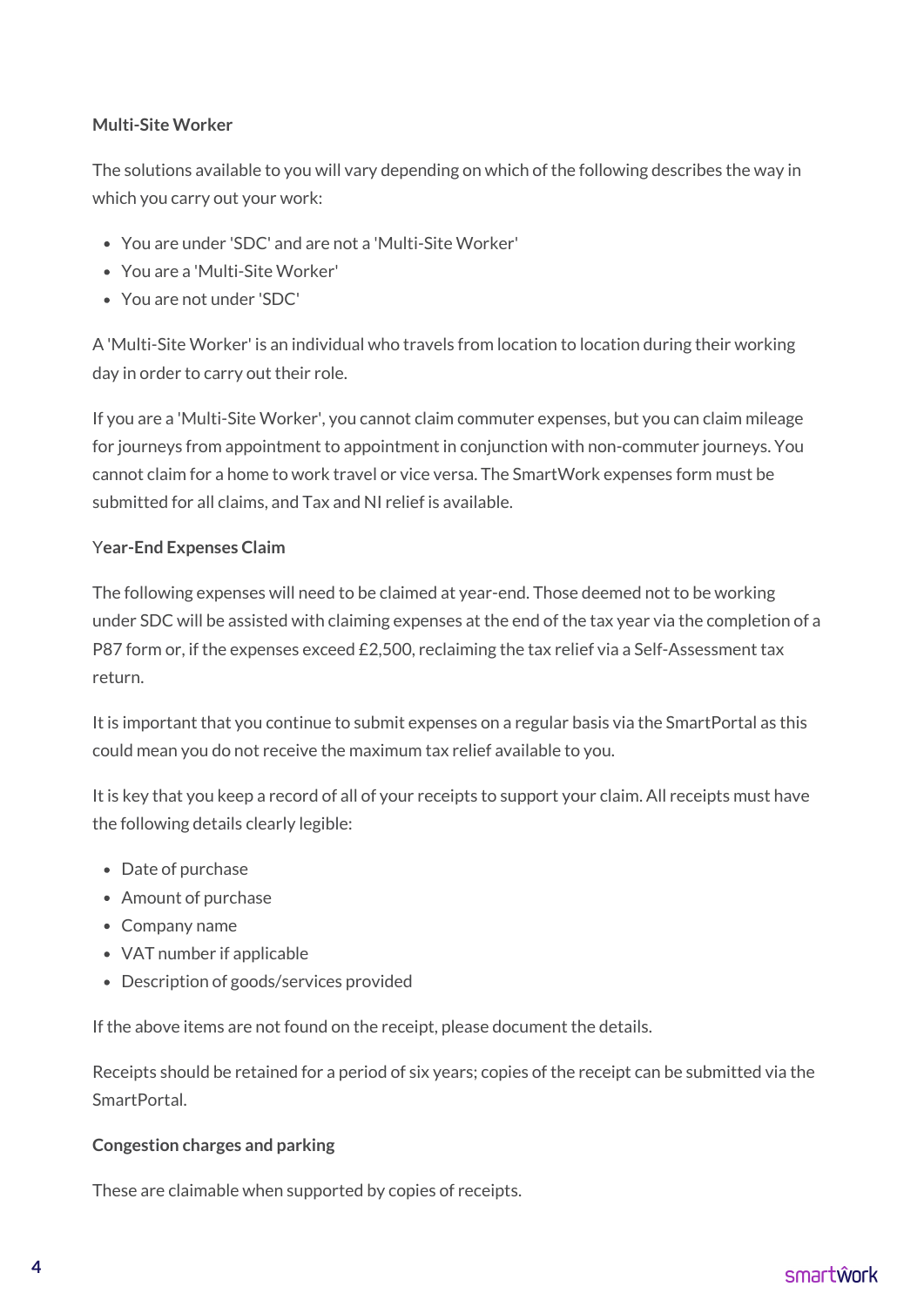### TRAVEL & SUBSISTENCE

#### **Public Transport**

If travelling by public transport to and from your working role, please ensure you keep your receipts, so we are able to process this - unsupported travel expenses, unfortunately, cannot be considered. Allowable expenses include fees incurred travelling via:

- Trains/Tube
- Bus
- Taxi

#### **Travel Insurance**

When undertaking work abroad, it is important you maintain the correct level of cover, which will protect you during your working role. This can be used as a business expense when supported with copies of receipts.

If you would like further details of compliant travel insurance providers accepted by SmartWork, please contact your business manager directly.

#### **Subsistence**

You are able to offset subsistence purchased during your working day; the guidelines for doing so are as follows:

| <b>Breakfast</b> | £5  | Claimable before 6.00am and purchased 90 minutes before your working role<br>commences |
|------------------|-----|----------------------------------------------------------------------------------------|
| <b>1st Meal</b>  | £5  | Claimable if you work at least 5 hours per day in your working role                    |
| 2nd Meal         | £10 | Claimable if you work at least 10 hours per day in your working role                   |
| 3rd Meal         | £15 | Claimable if working over your agreed contracted hours and past 8pm                    |

\*Alcohol will not be considered a subsistence expense.

\*The above includes travel time.

It is vital that you are honest about the monetary value of your subsistence claims and the amounts given are accurate.

Only pre-packaged food purchased on a working day is claimable and only if bought after the qualifying journey has commenced. You are unable to claim subsistence for days not worked or subsistence purchased in volume for a period of time; food must be purchased on a relevant day it is being claimed for.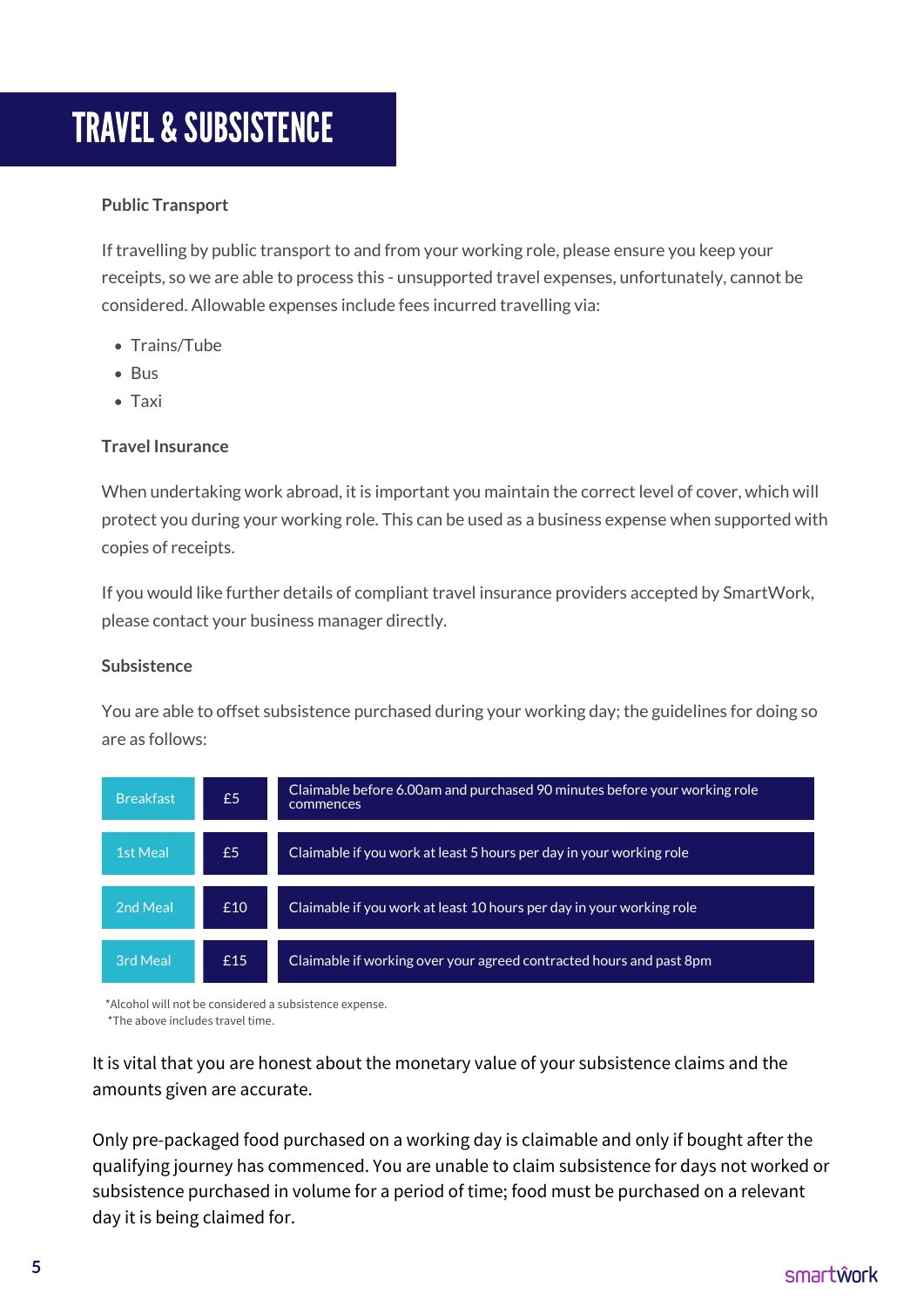Whilst receipts do not need to be posted for scale rate travel claims; you should retain the proof of a cost for your own records or in case you are selected in the random scale rate expenses audit. We advise you to retain receipts for 60 days.

#### **HM Revenue and Customs Spot Checks**

As a compliant umbrella company that work in harmony with HM Revenue and Customs (HMRC) guidelines, we proactively participate in employee expense spot checks. If you are chosen during a spot check, you will be required to provide information/proof of purchase for the relevant period selected. If you are unable to do so, this will affect your ability to use our dispensation. To avoid disappointment, please ensure that the original receipts for your subsistence claims are kept in a safe place should they be requested.

If any employees are found to be fraudulently claiming or falsely tampering with expenses, disciplinary action will be enforced against the individual.

#### **Accommodation**

If you rent a property during and only for any assignment as it is more cost-effective than a hotel, you can claim the associated costs relating to:

- Rent
- Council tax
- Electricity

In order to claim for the rental costs of temporary accommodation, we recommend that you keep a copy of your full rental agreement, which must contain the following documentation:

- Start date and expiry date
- Full address
- Contact details of Landlord/Supplier
- Full name and signature of Landlord/Supplier

If the rental costs are being distributed between others, or you have other names on your rental agreement, you are only able to claim for the costs you personally incur, not the full amount. If you are claiming rent as a tax-reducing expense, you are unable to claim for any other accommodation expenses unless it is in direct relation to your working role.

#### **Hotel**

You are able to claim accommodation costs when working temporarily away from home. A copy of the receipt should be uploaded to the SmartPortal to keep on file for your records (ideally a VAT receipt).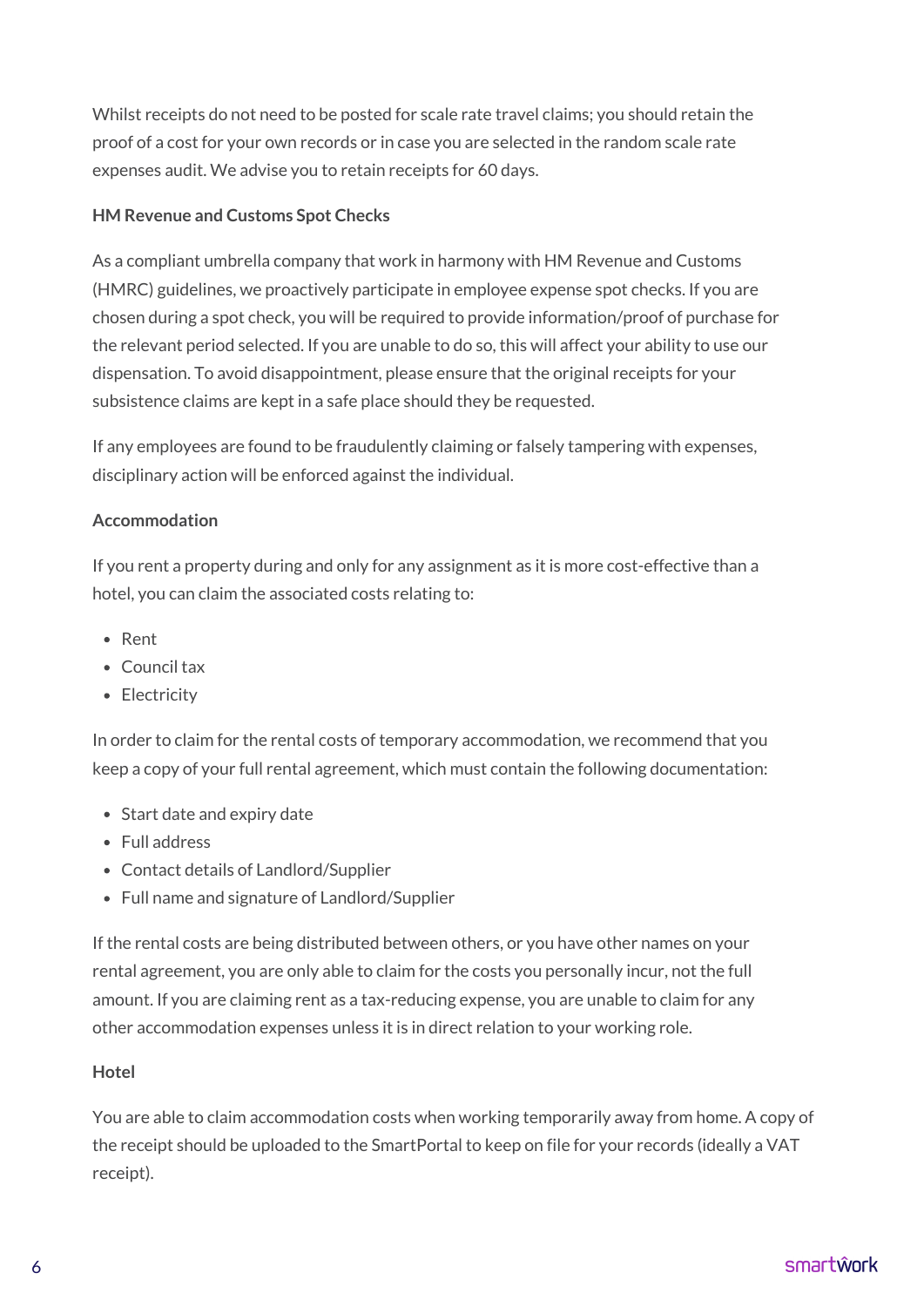### **OTHER EXPENSES**

#### **Eye Test and Glasses**

HMRC only allows expenses deemed to be wholly, necessarily, and exclusively incurred in performing your business duties. Generally speaking, if you wear your glasses or contacts outside of the work environment, they are technically considered dual-purpose.

For example, you may have one pair of glasses you keep just for work (claimable), and another for home, watching TV (not claimable).

#### **Telephone**

The cost of a mobile or landline telephone must be highlighted on an itemised telephone bill and state the nature of the call to substantiate the claim. Line rental or mobile contract is not allowable as it is your personal responsibility to pay this (only the purely business element of any bills can be claimed).

#### **Professional Subscriptions**

Annual subscriptions paid to certain approved professional bodies are allowable; however, we must receive details. For a complete list of HMRC's approved subscriptions, please visit: [www.hmrc.gov.uk/list3/index.htm](http://www.hmrc.gov.uk/list3/index.htm)

If you leave within six months of the expenditure incurred, we will process a pro-rata deduction on your final payment.

#### **Training and Tuition**

Before commencing any training or tuition, please contact your business manager to confirm if it will be an allowable expense. Whilst on the training course you can claim associated costs such as overnight stay, travel and subsistence.

If you leave within six months of the expenditure, we will process a prorate deduction on your final payment.

#### **Protective Clothing, Tools and Specialist Equipment**

The cost to provide tools, protective clothing or specialist equipment essential for your business duties can be claimed as a business expense. Daily work attire and office clothing will not be considered allowable.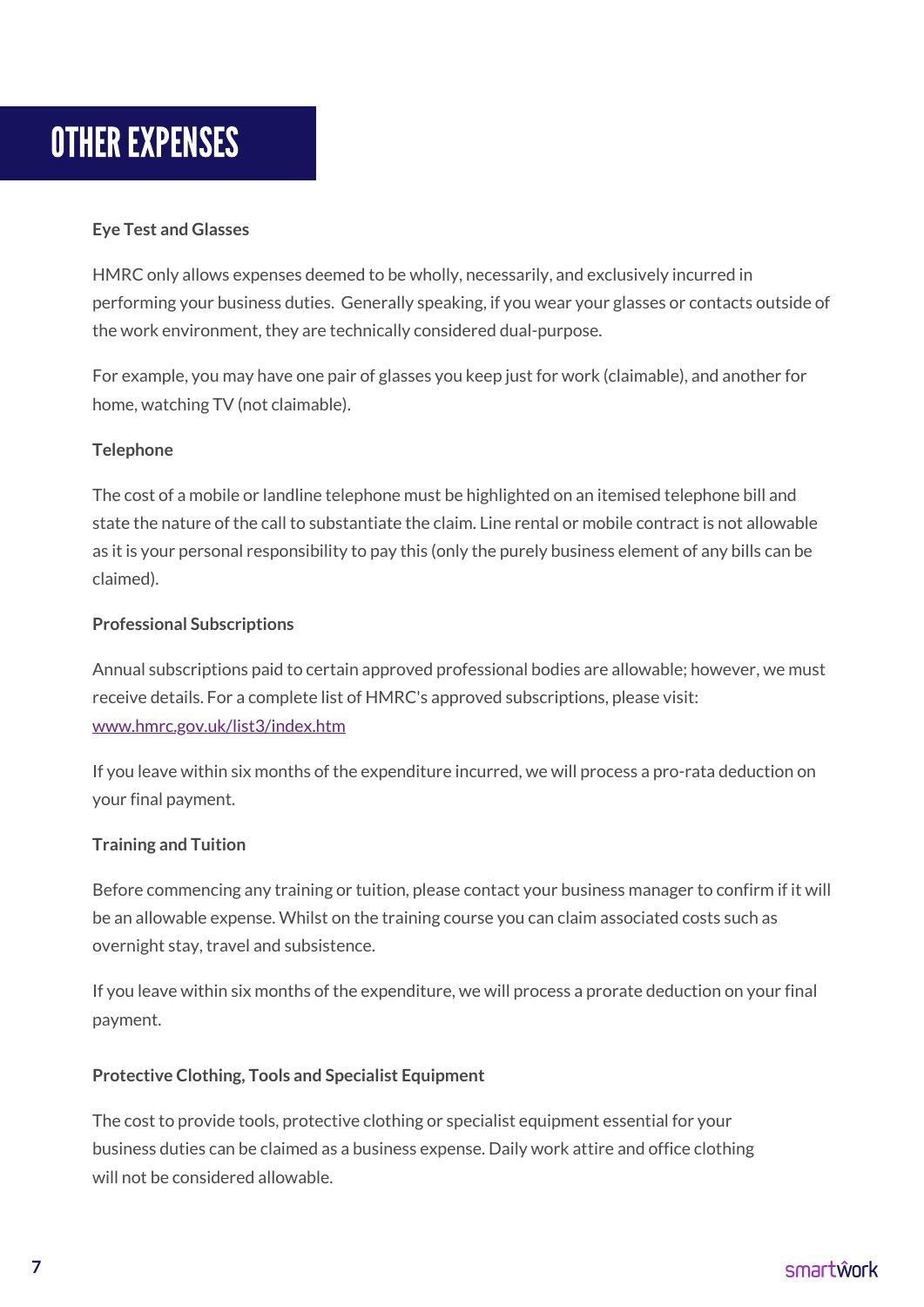#### **Office Stationery**

The cost of stationery or postage incurred is allowable where they were purchased for business purposes (providing the end client did not supply them). Again, we recommend you keep the receipts for your records to support the claim.

#### **Business Entertainment**

In exceptional circumstances, we can offset business entertainment expenses; however, certain details must be collated before we can process this. Before processing this expense, please liaise with your business manager, who will advise on best practices and on what is allowable to avoid disappointment.

#### **Re-billable Expenses**

A billable expense you incur on your client's behalf when you perform work for them and is paid to an umbrella company by the end client as an addition to the normal labour.

These expenses need to be submitted to us along with supporting claim forms/receipts, and SmartWork will raise an invoice for the amount. The agency/client will usually verify these expenses with the appropriate sources and remit the amount. This expense is then reimbursed on top of weekly or monthly salary tax-free, provided it meets the criteria within the handbook.

### **RECEIPTS**

You should always retain receipts for any costs you intend to claim. These should be kept for at least six years following the financial year, as HMRC reserves the right to audit any cost claim at any time. Most umbrella firms will require receipts.

If you are investigated and cannot produce receipts or other evidence of your expenses, you may be asked to repay any tax owed. You may even face tax evasion charges; therefore, it's worth retaining all records to prevent paying too much tax or incurring the consequences of claiming unjustified expenses.